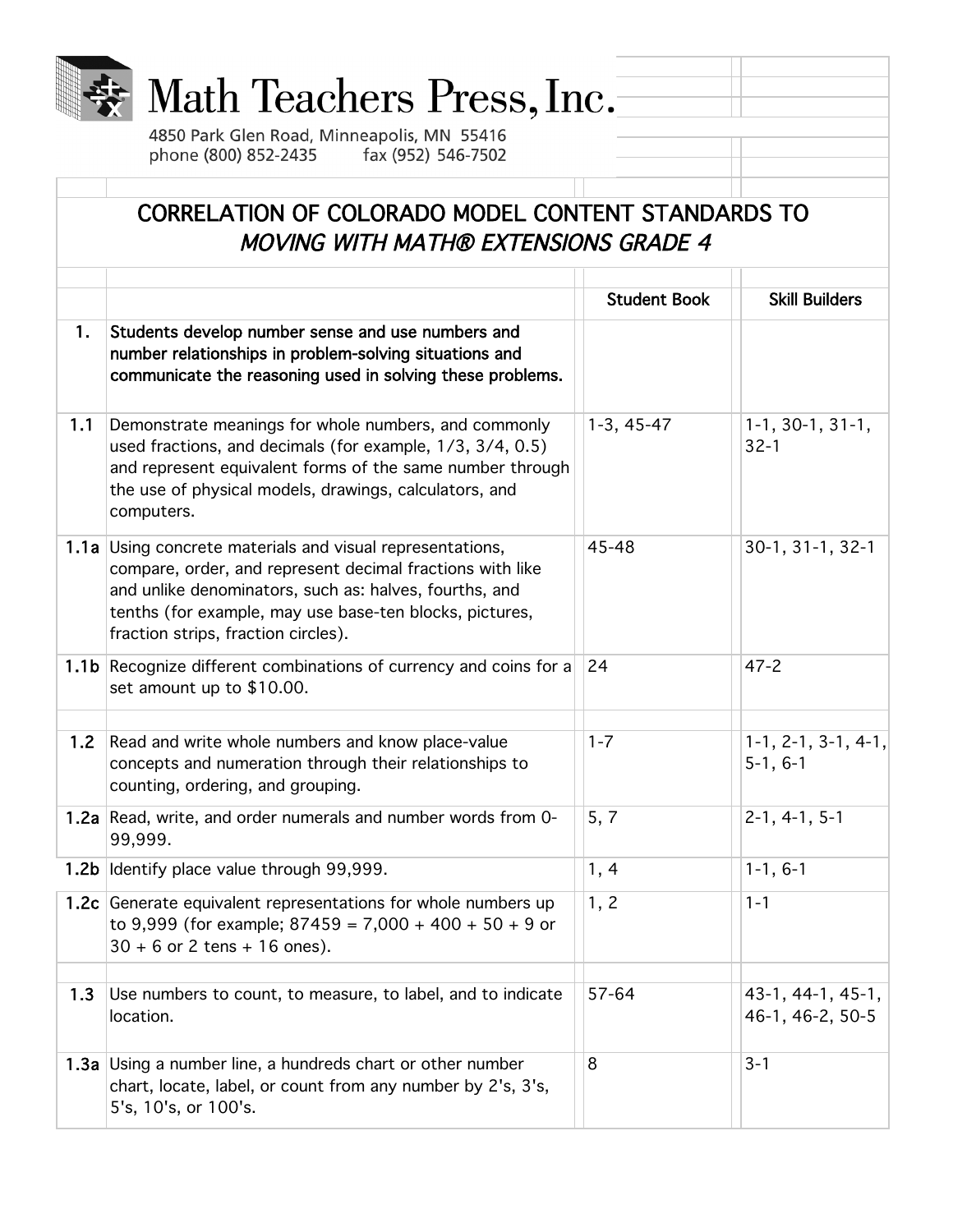|     |                                                                                                                                                                                                                                        | <b>Student Book</b> | <b>Skill Builders</b> |
|-----|----------------------------------------------------------------------------------------------------------------------------------------------------------------------------------------------------------------------------------------|---------------------|-----------------------|
|     | 1.3b Locate and label halves, multiples of fourths, and thirds,<br>between whole numbers on a number line.                                                                                                                             |                     |                       |
|     | 1.4 Develop, test, and explain conjectures about properties of<br>whole numbers, and commonly-used fractions and decimals<br>(for example, 1/3, 3/4, 0.5. 0.75).                                                                       | 11, 12, 48          | $9-1, 9-2, 20-2$      |
|     | <b>1.4a</b> Show division of whole numbers is not commutative (1-digit<br>into 2-digits).                                                                                                                                              |                     |                       |
|     | 1.4b Use number properties with any of the four basic operations<br>(commutative, associative, properties of zero and one).                                                                                                            | 11, 12              | 9-1, 9-2, 20-2        |
| 1.5 | Use number sense to estimate and justify the<br>reasonableness of solutions to problems involving whole<br>numbers, and commonly-used fractions and decimals (for<br>example, 1/3, 3/4, 0.5, 0.75).                                    | 22, 34              | $7-1, 8-1$            |
|     | 1.5a Use estimation strategies to determine the reasonableness<br>of solutions involving the four basic operations.                                                                                                                    | 22, 34              |                       |
|     | 1.5b Use estimation to round to the nearest dollar in context and<br>determine reasonableness.                                                                                                                                         |                     |                       |
| 2.  | Students use algebraic methods to explore, model, and<br>describe patterns and functions involving numbers, shapes,<br>data, and graphs in problem-solving situations and<br>communicate the reasoning used in solving these problems. |                     |                       |
| 2.1 | Reproduce, extend, create, and describe patterns and<br>sequences using a variety of materials (for example, beans,<br>toothpicks, pattern blocks, calculators, unfix cubes, colored<br>tiles).                                        | 8                   | $3 - 1$               |
|     | 2.1a Reproduce, extend, and create patterns, using pictures,<br>geometric shapes or numbers.                                                                                                                                           |                     | $3 - 1$               |
|     | 2.1b Determine the missing element in a pattern using pictures,<br>geometric shapes or numbers.                                                                                                                                        |                     | $3 - 1$               |
| 2.2 | Describe patterns and other relationships using tables,<br>graphs, and open sentences.                                                                                                                                                 | 8(T.G.)             | $3 - 1$               |
|     | 2.2a Display numbers in tables or graphs, to show patterns.                                                                                                                                                                            | 8, 10, 37           | $8-1, 25-1$           |
|     | 2.2b Describe patterns given in tables and graphs.                                                                                                                                                                                     | 8                   | $3 - 1$               |
| 2.3 | Recognize when a pattern exists and use that information to<br>solve a problem.                                                                                                                                                        | 48                  |                       |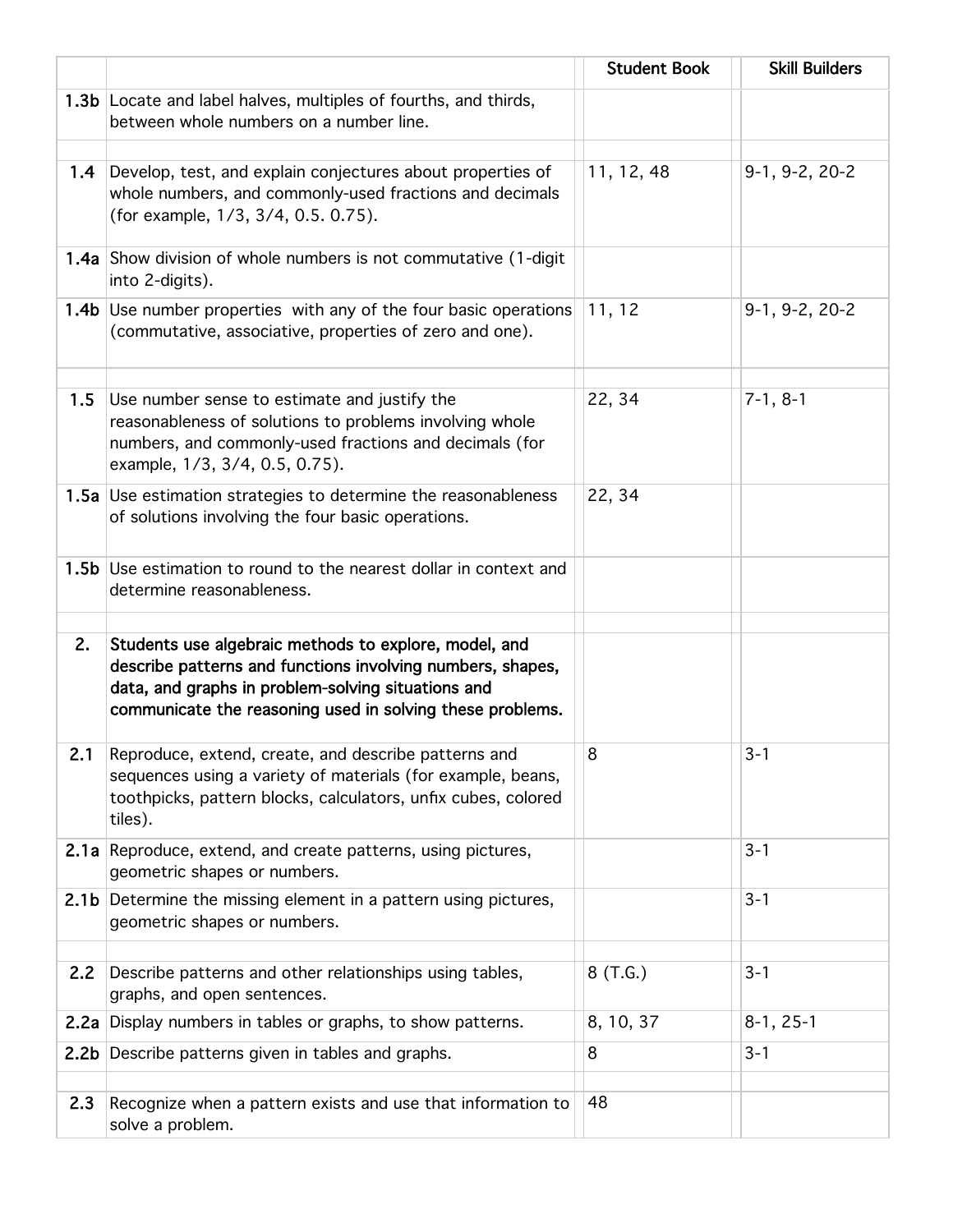|                  |                                                                                                                                                                                                                                                                                                                            | <b>Student Book</b> | <b>Skill Builders</b> |
|------------------|----------------------------------------------------------------------------------------------------------------------------------------------------------------------------------------------------------------------------------------------------------------------------------------------------------------------------|---------------------|-----------------------|
|                  | 2.3a Identify a rule using addition, subtraction, or multiplication<br>and solve a problem using the rule (for example, function<br>boxes, input/output boxes, T-Charts).                                                                                                                                                  |                     |                       |
| 2.4              | Observe and explain how a change in one quantity can<br>produce a change in another (for example, the relationship<br>between the number of bicycles and the number of wheels).                                                                                                                                            | 25                  |                       |
| 2.4a             | Using whole numbers, determine how the change in one<br>quantity affects the change in the other by addition,<br>subtraction or multiplication (for example, Maria is making<br>ladybugs. For 1 ladybug she needs 6 black dots, for 2<br>ladybugs she needs 12 dots. How many black dots will she<br>need for 4 ladybugs?) | 25                  |                       |
| 3.               | Students use data collection and analysis, statistics, and<br>probability in problem-solving situations and communicate<br>the reasoning used in solving these problems.                                                                                                                                                   |                     |                       |
| 3.1              | Construct, read, and interpret displays of data including<br>tables, charts, pictographs, and bar graphs.                                                                                                                                                                                                                  | 63, 64              | 50-1, 50-2, 50-3      |
|                  | 3.1a Organize, construct, read and interpret a table, line plot, bar<br>graph and/or pictograph from given data.                                                                                                                                                                                                           | 63, 64              | 50-1, 50-2, 50-3      |
| 3.2              | Interpret data using the concepts of largest, smallest, most<br>often and middle.                                                                                                                                                                                                                                          | 64 (T.G.)           | 50-1, 50-2, 50-3      |
|                  | 3.2a Draw conclusions from a given data display.                                                                                                                                                                                                                                                                           | 63, 64              | 50-1, 50-2, 50-3      |
|                  | <b>3.2b</b> Find the median, mode, the smallest and the largest element<br>in a set of data.                                                                                                                                                                                                                               | 64 (T.G.)           | $50-1, 50-6$          |
| 3.3              | Generate, analyze, and make predictions based on data<br>obtained from surveys and chance devices.                                                                                                                                                                                                                         |                     | 50-4, 50-7            |
|                  | 3.3a Predict the outcomes of flipping a coin, spinning a spinner<br>with four congruent sectors and/or a number cube.                                                                                                                                                                                                      |                     | $50 - 7$              |
| 3.3 <sub>b</sub> | Determine and support which outcomes are most likely,<br>least likely or equally likely when using a chance device.                                                                                                                                                                                                        |                     | 50-4, 50-7            |
| 3.4              | Solve problems using various strategies for making<br>combinations (for example, determining the number of<br>different outfits that can be made using two blouses and<br>three skirts).                                                                                                                                   |                     |                       |
| 3.4a             | Given pictures, describe all possible combinations of<br>matching the elements of two sets.                                                                                                                                                                                                                                |                     |                       |
|                  |                                                                                                                                                                                                                                                                                                                            |                     |                       |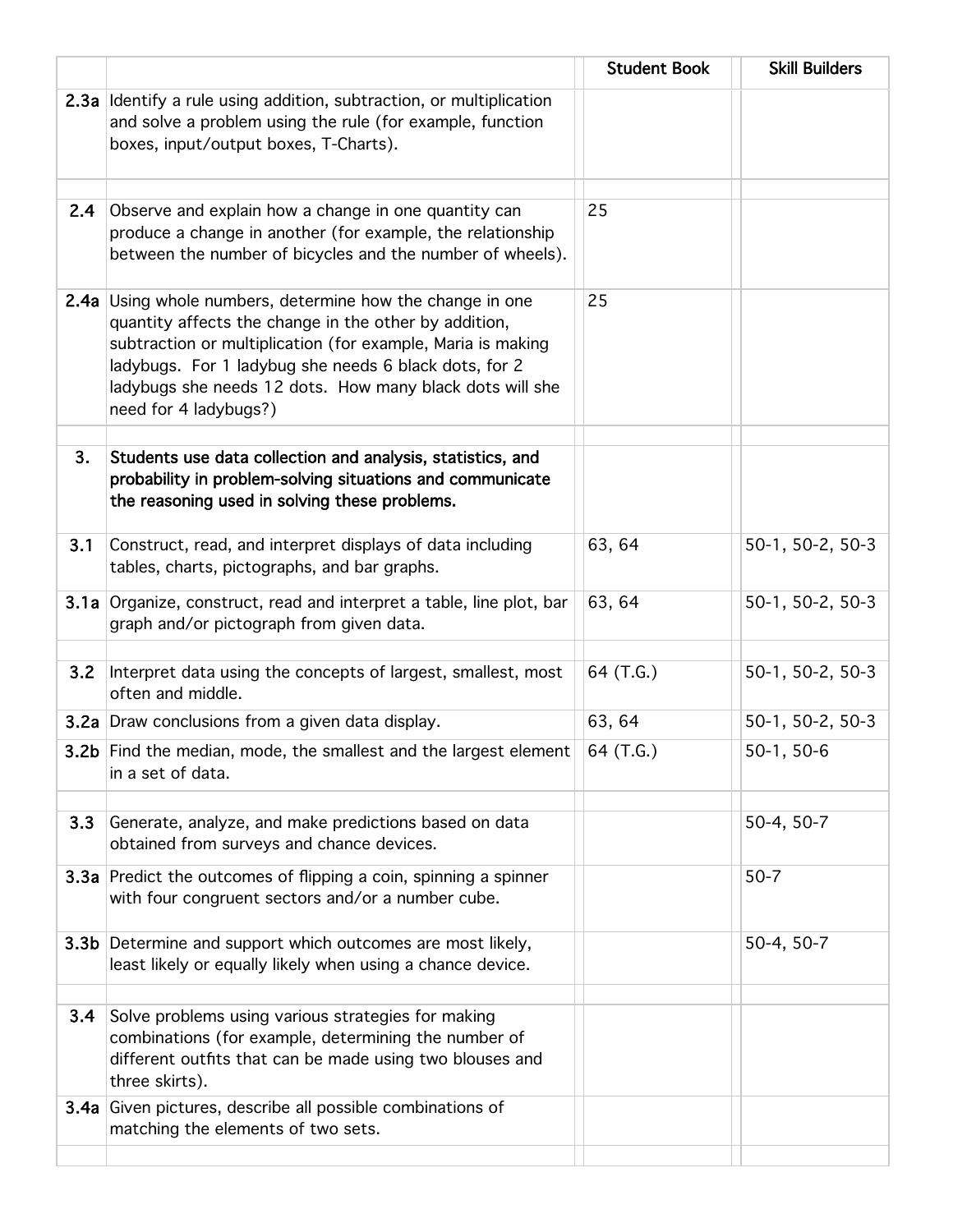|      |                                                                                                                                                                                               | <b>Student Book</b> | <b>Skill Builders</b>                              |
|------|-----------------------------------------------------------------------------------------------------------------------------------------------------------------------------------------------|---------------------|----------------------------------------------------|
| 4.   | Students use geometric concepts, properties, and<br>relationships in problem-solving situations and communicate<br>the reasoning used in solving these problems.                              |                     |                                                    |
| 4.1  | Recognize shapes and their relationships (for example,<br>symmetry, congruence) using a variety of materials (for<br>example, pasta boxes, pattern blocks).                                   | 54                  | 38-1, 39-1, 39-2,<br>$40-1$                        |
|      | 4.1a Identify and give examples of congruency.                                                                                                                                                | 54                  | $39-1$                                             |
| 4.1b | Identify one line of symmetry for a given shape.                                                                                                                                              |                     | $38-1$                                             |
| 4.2  | Identify, describe, draw, compare, classify and build physical<br>models of geometric figures.                                                                                                | $51 - 54$           | $35-1, 36-1, 37-1,$<br>39-2, 40-1                  |
|      | 4.2a identify, classify, and compare 2-dimensional shapes and use<br>vocabulary to describe the attributes (for example, number<br>of sides, vertices, angles, parallel sides)                |                     | $39 - 2$                                           |
|      | 4.2b Identify parallel, and intersecting lines and right angles.                                                                                                                              | 53                  | $37-1$                                             |
|      | 4.2c Identify 2- and 3-dimensional figures; such as, trapezoids,<br>parallelograms, rhombuses and other polygons.                                                                             |                     | $39 - 2$                                           |
|      | 4.2d Recognize common attributes of squares and rectangles.                                                                                                                                   |                     |                                                    |
| 4.3  | Relate geometric ideas to measurement and number sense.                                                                                                                                       | 60-62               | $46-1, 46-2$                                       |
|      | 4.3a Solve for perimeter and area of rectangles and squares using<br>a drawing on a grid.                                                                                                     | 60-62               | 46-1, 46-2                                         |
| 4.4  | Solve problems using geometric relationships and spatial<br>reasoning (for example, using rectangular coordinates to<br>locate objects, constructing models of three-dimensional<br>objects). |                     | $50 - 5$                                           |
|      | 4.4a Locate objects on a coordinate grid (1st quadrant only) and<br>label ordered pairs.                                                                                                      |                     | $50 - 5$                                           |
| 5.   | Students use a variety of tools and techniques to measure,<br>apply the results in problem-solving situations, and<br>communicate the reasoning used in solving these problems.               |                     |                                                    |
| 5.1  | Know, use, describe, and estimate measures of length,<br>perimeter, capacity, weight, time, and temperature.                                                                                  | 55-61               | 41-1, 41-2, 42-1,<br>43-1, 44-1, 45-1,<br>$46 - 1$ |
|      | 5.1a Tell time in hours and minutes, including a.m. and p.m. using<br>both analog and digital displays.                                                                                       | 55                  | $41-1, 41-2$                                       |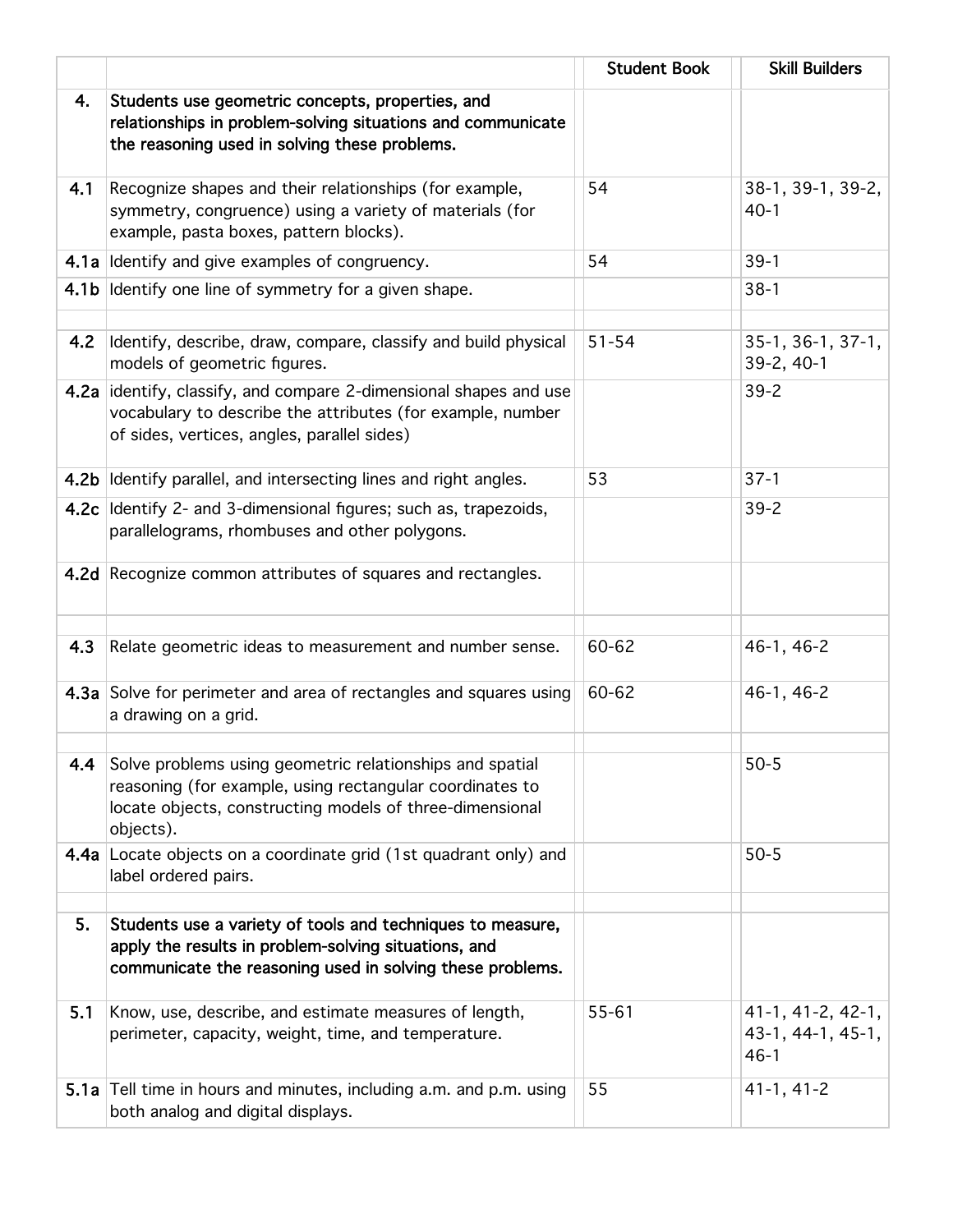|      |                                                                                                                                                                                                                                                                                        | <b>Student Book</b>   | <b>Skill Builders</b>                 |
|------|----------------------------------------------------------------------------------------------------------------------------------------------------------------------------------------------------------------------------------------------------------------------------------------|-----------------------|---------------------------------------|
|      | 5.1b Choose the appropriate tool to measure familiar objects in<br>situations that contain length, weight, capacity, time and<br>temperature.                                                                                                                                          | 55-59                 | 41-1, 41-2, 43-1,<br>44-1, 45-1, 46-1 |
| 5.2  | Compare and order objects according to measurable<br>attributes (for example, longest to shortest, lightest to<br>heaviest).                                                                                                                                                           | 57 (T.G.)             |                                       |
| 5.2a | Compare objects according to measurable attributes of<br>length, area, volume, capacity, weight and/or temperature in<br>US customary and/or metric units.                                                                                                                             | 57 (T.G.)             |                                       |
| 5.3  | Demonstrate the process of measuring and explain the<br>concepts related to units of measurement.                                                                                                                                                                                      | 57-59                 | $43-1, 45-1$                          |
|      | 5.3a Measure and determine perimeter of polygons to the<br>nearest half inch or centimeter.                                                                                                                                                                                            | 61                    | $46 - 1$                              |
|      | 5.3b Determine the areas of squares and rectangles on a grid.                                                                                                                                                                                                                          | 62                    | $46 - 2$                              |
| 5.4  | Use the approximate measures of familiar objects (for<br>example, the width of your finger, the temperature of a<br>room, the weight of a gallon of milk) to develop a sense of<br>measurement.                                                                                        | 57 (T.G.)             |                                       |
|      | 5.4a Relate units of measurement of length, area, volume,<br>capacity, weight and/or temperature in US customary<br>and/or metric units to every day objects or situations (for<br>example, yard to a stride, liter to a quart).                                                       | 57 (T.G.), 59, 62     |                                       |
| 5.5  | Select and use appropriate standard and non-standard units<br>of measurement in problem-solving situations.                                                                                                                                                                            | 58, 59                | 44-1, 45-1                            |
|      | 5.5a Choose appropriate units of measure for length, area,<br>volume, capacity, weight, temperature, and/or time to solve<br>problems.                                                                                                                                                 | 56, 59, 62            | 46-1, 46-2                            |
| 6.   | Students link concepts and procedures as they develop and<br>use computational techniques, including estimation, mental<br>arithmetic, paper-and-pencil, calculators, and computers, in<br>problem-solving situations and communicate the reasoning<br>used in solving these problems. |                       |                                       |
| 6.1  | Demonstrate conceptual meanings for the four basic<br>arithmetic operations of addition, subtraction, multiplication,<br>and division.                                                                                                                                                 | 11, 12, 17, 25,<br>37 | 14-1, 19-1, 20-1,<br>24-1, 29-1       |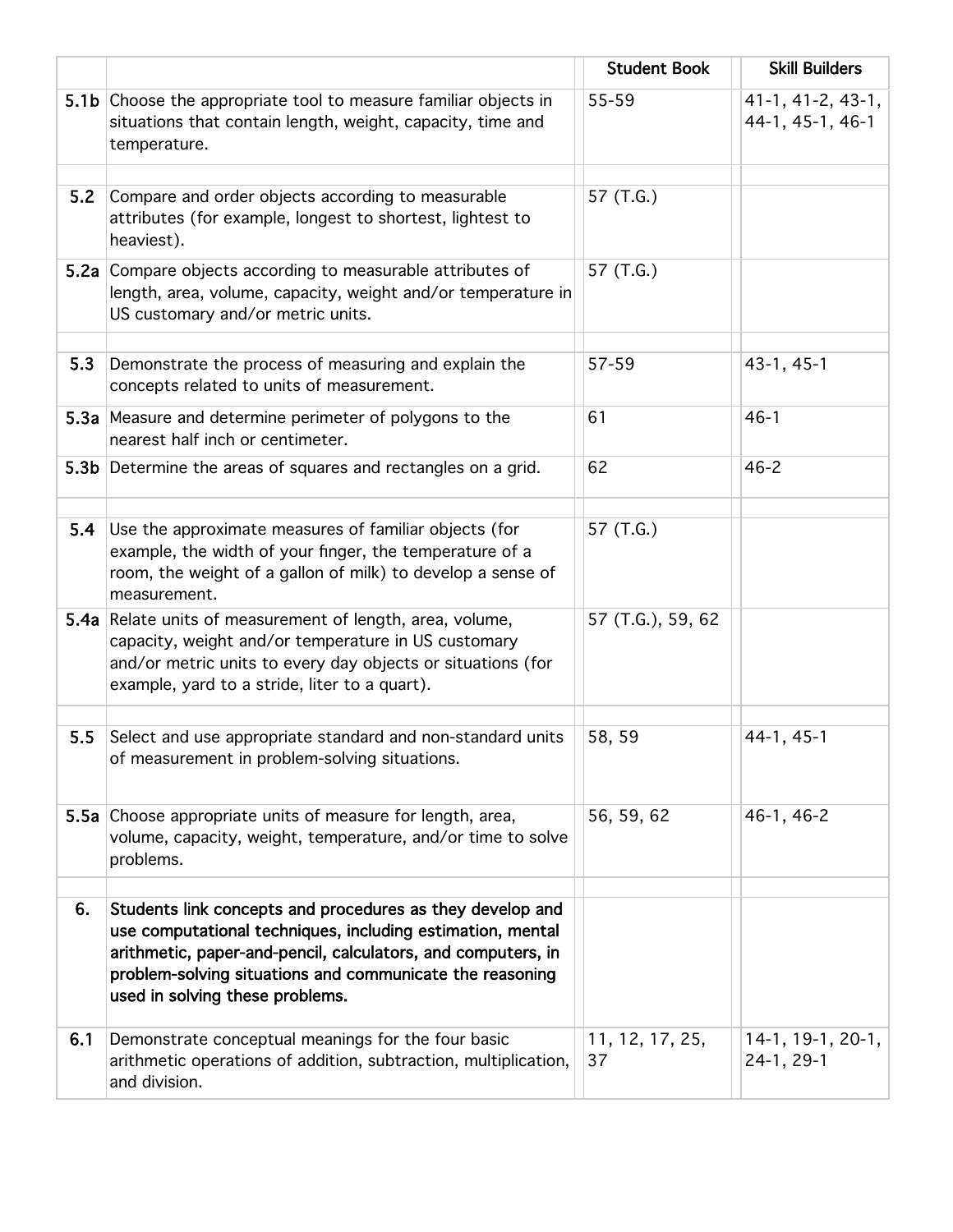|      |                                                                                                                                                                                                                                        | <b>Student Book</b>           | <b>Skill Builders</b>                   |
|------|----------------------------------------------------------------------------------------------------------------------------------------------------------------------------------------------------------------------------------------|-------------------------------|-----------------------------------------|
|      | 6.1a Demonstrate the conceptual meaning (using pictures,<br>words, diagrams, or numbers) of addition, subtraction,<br>multiplication, and division of whole numbers.                                                                   | 11, 12, 25, 37                |                                         |
| 6.2  | Add and subtract commonly-used fractions and decimals<br>using physical models (for example, 1/3, 3/4, 0.5, 0.75).                                                                                                                     | 24, 49, 50                    | 33-1, 33-2, 47-1                        |
|      | <b>6.2a</b> Using pictures, demonstrate addition and subtraction of<br>commonly used fractions with the same denominators where<br>sums/differences are equal or less than a whole (1/2, 1/3,<br>$1/4$ , $1/8$ , $1/10$ ).             | 49, 50                        | 33-1, 33-2                              |
|      | 6.2b Using money notation, add and subtract decimals in which<br>sums and differences should not exceed \$100.00.                                                                                                                      | 24                            | $47 - 1$                                |
| 6.3  | Demonstrate understanding of and proficiency with basic<br>addition, subtraction, multiplication, and division facts<br>without the use of a calculator.                                                                               | $12-14, 25-27, 37-$<br>39     | Masters 8-11                            |
|      | 6.3a Demonstrate understanding of basic multiplication and<br>division facts.                                                                                                                                                          | 25-27, 37-39                  | $20 - 2, 25 - 1$                        |
|      | 6.3b Continue to demonstrate proficiency of basic addition and<br>subtraction facts.                                                                                                                                                   | 12-14, 17                     | 11-1, 14-1, 19-1                        |
|      | 6.3c Use a multiplication facts table to locate all the factors for a<br>particular product (for example, for a product of six: 1, 6, 2,<br>and 3 are all factors).                                                                    |                               | $20-3$                                  |
|      |                                                                                                                                                                                                                                        |                               |                                         |
| 6.4  | Construct, use, and explain procedures to compute and<br>estimate with whole numbers.                                                                                                                                                  | 9, 10, 22                     | $7 - 1, 8 - 1$                          |
|      | 6.4a Use reasonable estimation techniques before performing<br>basic math operations (for example, front-end estimation,<br>estimating by rounding, friendly numbers, compatible<br>numbers, flexible rounding, clustering).           | 9, 10, 22, 34                 |                                         |
| 6.4b | Using paper and pencil, demonstrate the four basic<br>operations of whole numbers including: addition; subtraction;<br>multiplication of 2 or 3-digit numbers by a 1-digit number;<br>division of 2-digit number by a 1-digit divisor. | 13, 15, 16, 20,<br>30, 32, 42 | $10-1, 15-2, 16-1,$<br>$21 - 2, 26 - 1$ |
| 6.5  | Select and use appropriate methods for computing with<br>whole numbers in problem-solving situations from among<br>mental arithmetic, estimation, paper-and-pencil, calculator,<br>and computer methods.                               | 21, 23, 33, 34,<br>36, 44     | $49 - 2$                                |